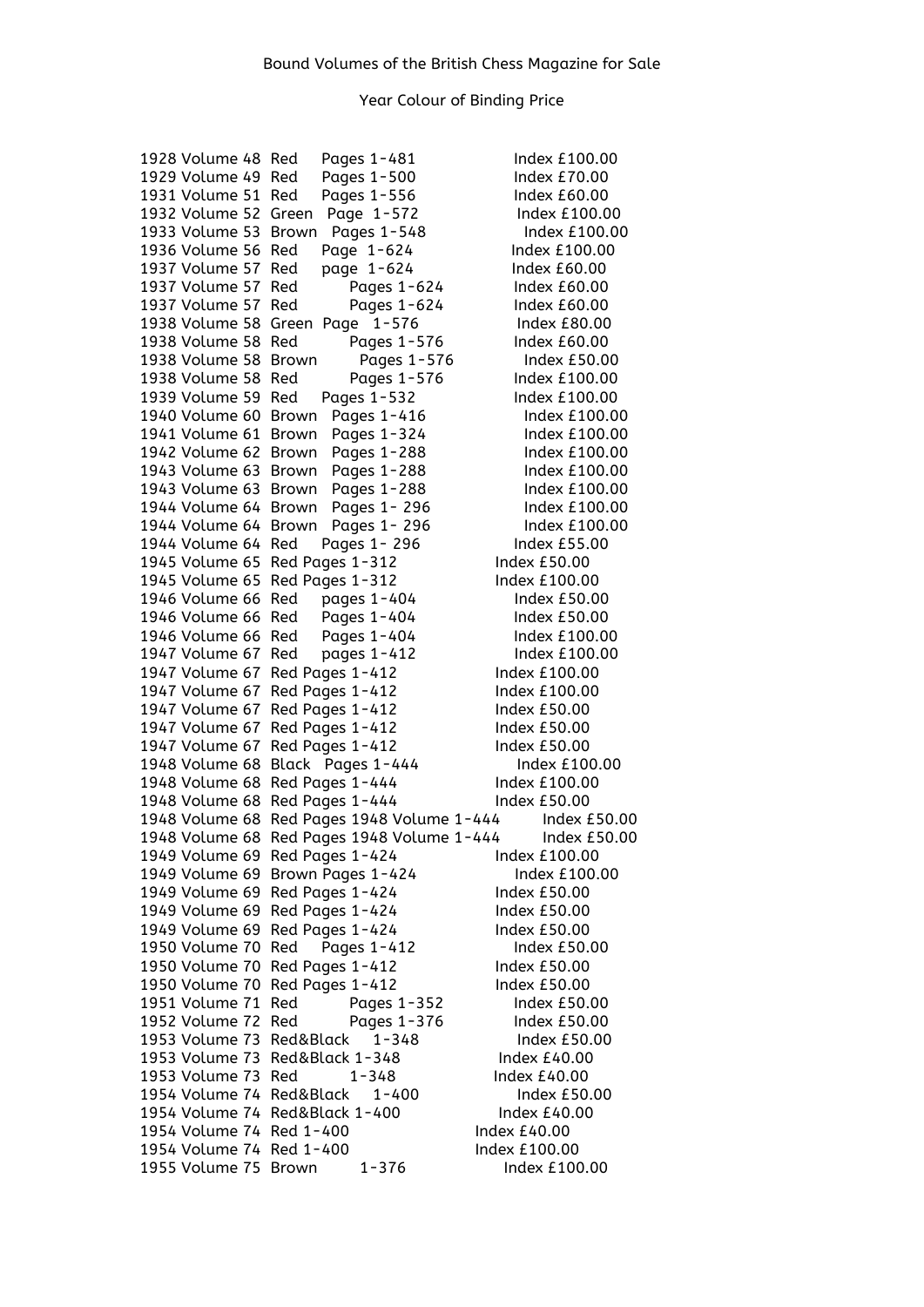1955 Volume 75 Red&Black 1-376 Index £50.00 1955 Volume 75 Red&Black 1-376 Index £40.00 1955 Volume 75 Red 1-376 Index £50.00 1955 Volume 75 Red 1-376 Index £40.00 1956 Volume 76 Red&Black pages 1-346 Index £50.00 1956 Volume 76 Red 1-346 Index £50.00<br>1956 Volume 76 Red 1-346 Index £50.0 1956 Volume 76 Red 1-346 Index £50.00<br>1956 Volume 76 Red 1-346 Index £50.00 1956 Volume 76 Red 1-346 1956 Volume 76 Brown 1-346 Index £100.00 1957 Volume 77 Brown Pages 1-336 Index £100.00 1957 Volume 77 Red&Black Pages 1-336 Index £50.00 1957 Volume 77 Red 1-336 Index £50.00 1958 Volume 78 Red&Black Pages 1-336 Index £50.00 1958 Volume 78 Red 1-336 Index £50.00 1958 Volume 78 Brown 1-336 Index £100.00 1959 Volume 79 Brown Pages 1-379 Index £100.00<br>1959 Volume 79 Red&Black pages 1-379 Index £50.00 1959 Volume 79 Red&Black pages 1-379 1959 Volume 79 Red 1-379 Index £50.00 1959 Volume 79 Red 1-379 Index £50.00 1960 Volume 80 Brown pages 1-364 Index £80.00 1960 Volume 80 Red&Black pages 1-364 Index £50.00 1960 Volume 80 Red&Black 1-364 Index £40.00 1961 Volume 81 Brown 1-364 Index £50.00 1961 Volume 81 Red&Black pages 1-364 Index £50.00 1961 Volume 81 Red 1-364 Index £40.00 1961 Volume 81 Brown 1-364 Index £50.00 1961 Volume 81 Red&Black 1-364 Index £40.00 1962 Volume 82 Brown 1-372 Index £100.00 1962 Volume 82 Red&Black 1-372 Index £40.00 1962 Volume 82 Red&Black 1-372 Index £40.00 1962 Volume 82 Red&Black 1-372 Index £40.00 1962 Volume 82 Red 1-372 Index £40.00 1963 Volume 83 Brown 1-380 Copy Severe Winter) Index £100.00 1963 Volume 83 Red&Black 1-380 Copy Severe Winter) Index £50.00 1963 Volume 83 Red(rare Copy) 1-380 Copy Severe Winter)Index £50.00 1963 Volume 83 Red(rare Copy) 1-380 Copy Severe Winter)Index £50.00 1964 Volume 84 Red&Black 1-376 Index £40.00 1964 Volume 84 Red&Black 1-376 Index £40.00 1964 Volume 84 Red 1-376 Index £40.00 1964 Volume 84 Brown 1-376 Index £50.00 1964 Volume 84 Red 1-376 Index £40.00 1965 Volume 85 Brown 1-368 Index £80.00 1965 Volume 85 Red&Black 1-368 Index £40.00 1965 Volume 85 Red&Black 1-368 Index £40.00<br>1965 Volume 85 Red&Black 1-368 Index £40.00 1965 Volume 85 Red&Black 1-368 1965 Volume 85 Red&Black 1-368 Index £40.00 1965 Volume 85 Red 1-368 Index £32.00 1965 Volume 85 Red 1-368 Index £32.00 1966 Volume 86 Brown 1-368 Index £100.00 1966 Volume 86 Red&Black 1-368 Index £40.00 1966 Volume 86 Red&Black 1-368 Index £50.00 1966 Volume 86 Red 1-368 Index £33.00 1967 Volume 87 Brown 1-368 Index £60.00<br>1967 Volume 87 Brown 1-368 Index £80.00 1967 Volume 87 Brown 1-368 1967 Volume 87 Red Pages 1-368 Index £32.00 1967 Volume 87 Red Pages 1-368 Index £33.00 1967 Volume 87 Red Pages 1-368 Index £33.00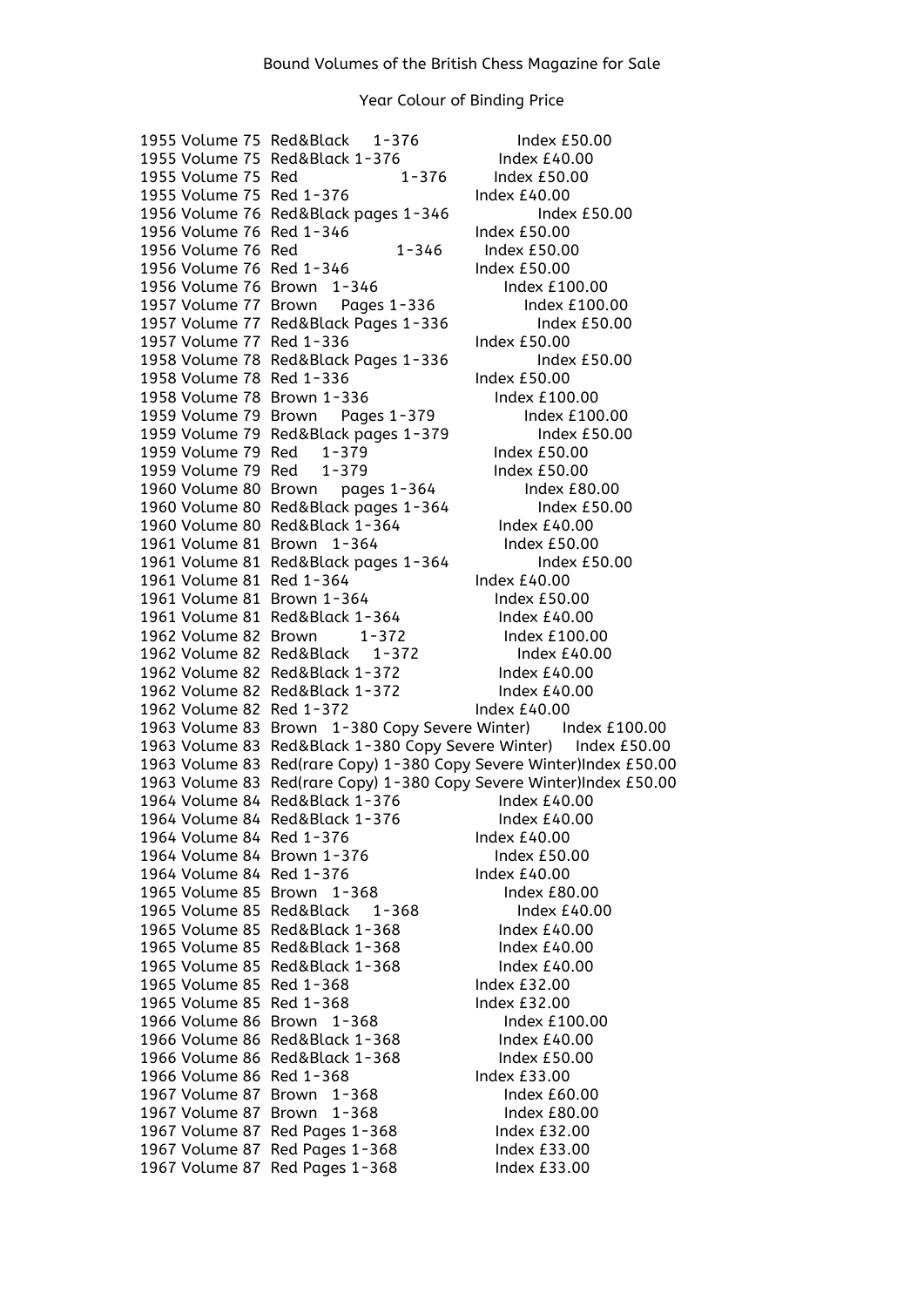|                          | 1967 Volume 87  Red&Black 1-368               | Index $£40.00$      |
|--------------------------|-----------------------------------------------|---------------------|
|                          | 1967 Volume 87 Red&Black 1-368                | Index $£40.00$      |
|                          | 1968 Volume 88 Red&Black 1-388                | Index £40.00        |
|                          | 1968 Volume 88 Red&Black 1-388                | Index £40.00        |
| 1968 Volume 88           | Red&Black 1-388                               | Index £40.00        |
| 1968 Volume 88           | Red Pages 1-388                               | Index $£32.00$      |
| 1968 Volume 88           | Red Pages 1-388                               | Index $£32.00$      |
| 1968 Volume 88           | Red Pages 1-388                               | Index £32.00        |
| 1968 Volume 88           | Red Pages 1-388                               | Index $£33.00$      |
| 1968 Volume 88           | Red Pages 1-388                               | Index $£33.00$      |
| 1969 Volume 89           | Red&Black 1-380                               | Index £40.00        |
| 1969 Volume 89           | Red Pages 1-380                               | Index £33.00        |
| 1969 Volume 89           | Red Pages 1-380                               | Index £33.00        |
| 1969 Volume 89           | Red Pages<br>$1 - 380$                        | Index £50.00        |
| 1969 Volume 89           | Red Pages 1-380                               | Index $£32.00$      |
| 1969 Volume 89           | Red Pages 1-380                               | <b>Index £25.00</b> |
| 1969 Volume 89           | Red Pages 1-380                               | Index £25.00        |
| 1969 Volume 89           | Red Pages 1-380                               | Index £25.00        |
| 1970 Volume 90           | Brown Pages 1-372                             | Index $£70.00$      |
| 1970 Volume 90           | Brown Pages 1-372                             | Index £50.00        |
| 1970 Volume 90           | Red Pages 1-372                               | Index $£15.00$      |
| 1970 Volume 90           | Red Pages 1-372                               | Index £32.00        |
| 1970 Volume 90           |                                               | Index $£32.00$      |
|                          | Red Pages 1-372                               |                     |
| 1970 Volume 90           | Red Pages 1-372                               | Index £35.00        |
| 1970 Volume 90           | Red Pages 1-372                               | Index £35.00        |
| 1970 Volume 90           | Red Pages 1-372                               | Index £35.00        |
| 1970 Volume 90           | Brown Pages 1-372                             | Index £26.00        |
|                          | 1970 Volume 90 Red&Black 1-372                | Index £40.00        |
|                          | 1970 Volume 90 Red&Black 1-372                | Index $£40.00$      |
|                          | 1971 Volume 91 Red&Black 1-477                | Index $£40.00$      |
|                          | 1971 Volume 91 Red&Black 1-477                | Index £40.00        |
| 1971 Volume 91 Red       | $1 - 477$                                     | Index £35.00        |
| 1971 Volume 91 Red       | $1 - 477$                                     | Index £35.00        |
|                          | 1971 Volume 91 Red (Paperback)1-477           | Index £30.00        |
| 1972 Volume 92 Red       | Pages 1-500                                   | <b>Index £80.00</b> |
| 1972 Volume 92 Red       | Pages 1-500                                   | Index $E80.00$      |
|                          | 1972 Volume 92 Red Pages 1-500 Index £70.00   |                     |
|                          | 1972 Volume 92 Brown Pages 1-500 Index£100.00 |                     |
|                          | 1973 Volume 93 Red&Black 1-540                | Index £40.00        |
| 1973 Volume 93           | Red&Black 1-540                               | Index £40.00        |
| 1973 Volume 93           | Red 1-540                                     | Index £40.00        |
| 1973 Volume 93 Red 1-540 |                                               | Index £40.00        |
| 1973 Volume 93           | Red 1-540                                     | Index £40.00        |
| 1973 Volume 93           | Red 1-540                                     | Index £40.00        |
| 1973 Volume 93           | Light Brown 1-540                             | Index £40.00        |
| 1974 Volume 94           | Red<br>$1 - 476$                              | Index £50.00        |
| 1974 Volume 94           | Red&Black<br>$1 - 476$                        | Index £40.00        |
| 1974 Volume 94           | <b>Brown</b><br>$1 - 476$                     | Index £35.00        |
|                          | 1974 Volume 94 Red&Black 1-476                | Index £40.00        |
|                          | 1974 Volume 94 Red&Black 1-476                | Index £40.00        |
|                          | 1974 Volume 94 Red&Black 1-476                | Index $£40.00$      |
| 1974 Volume 94           | Light Brown 1-476                             | Index £35.00        |
| 1974 Volume 94           | $1 - 476$<br>Tan                              | Index £35.00        |
| 1974 Volume 94           | Red Pages 1-476                               | Index £38.00        |
| 1974 Volume 94           | Red Pages 1-476                               | <b>Index £25.00</b> |
| 1974 Volume 94           | Red Pages 1-476                               | <b>Index £25.00</b> |
| 1974 Volume 94           | Red Pages 1-476                               | <b>Index £25.00</b> |
|                          |                                               |                     |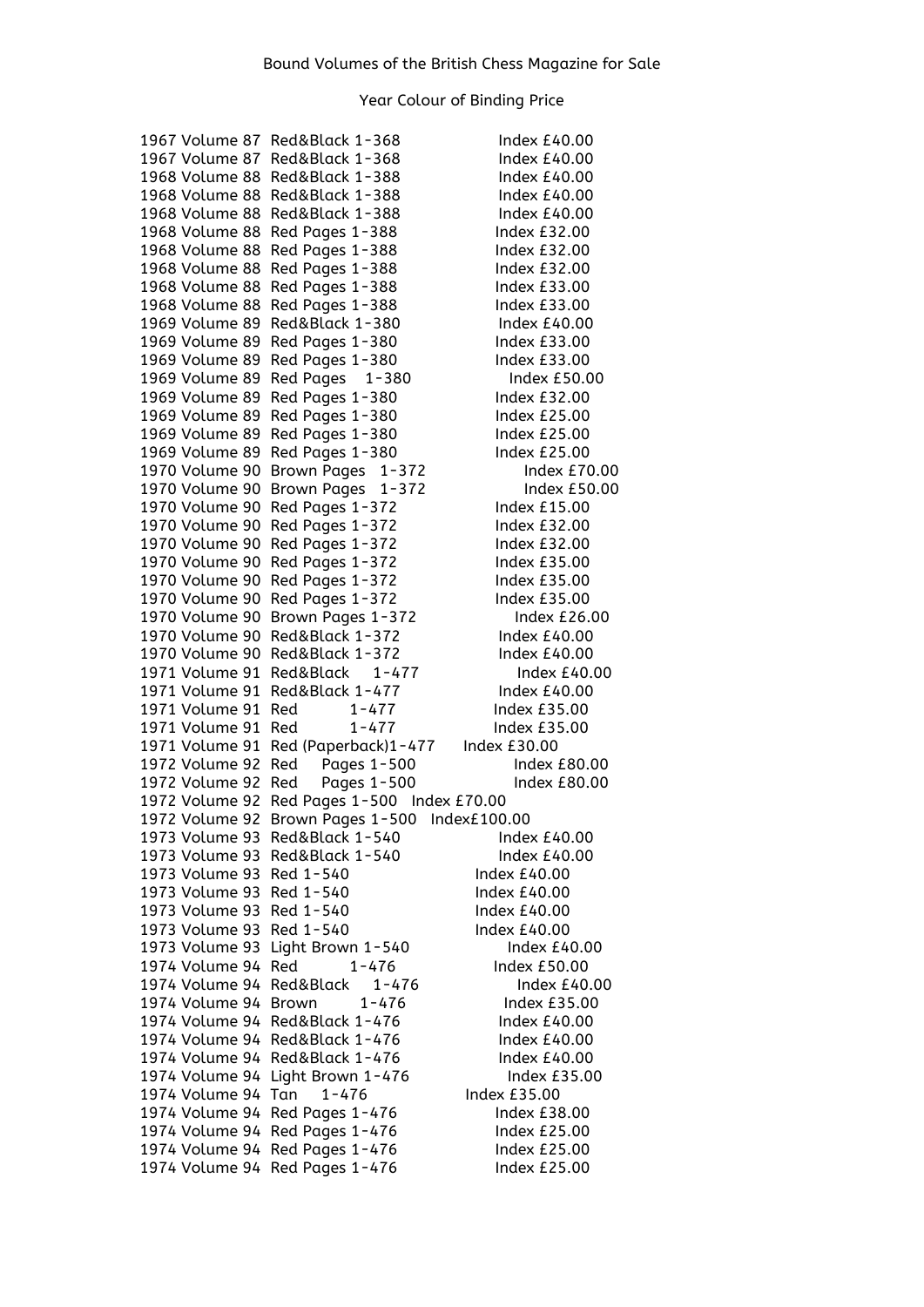| 1974 Volume 94                   | Red Pages 1-476                      |
|----------------------------------|--------------------------------------|
| 1974 Volume 94                   | Red Pages 1-476                      |
| 1975 Volume 95                   | Red&Black 1-560                      |
| 1975 Volume 95                   | Red&Black 1-560                      |
| 1975 Volume 95                   | Red&Black 1-560                      |
| 1975 Volume 95                   | Red Pages 1-560                      |
| 1975 Volume 95                   | Red Pages 1-560                      |
| 1975 Volume 95                   | Red Pages 1-560                      |
| 1975 Volume 95                   | Red Pages 1-560                      |
| 1975 Volume 95                   | Red Pages 1-560                      |
| 1975 Volume 95                   | Red Pages 1-560<br>Red Pages 1-560   |
| 1975 Volume 95<br>1975 Volume 95 | Light Brown 1-560                    |
| 1975 Volume 95                   | $1 - 560$<br>Tan                     |
| 1975 Volume 95                   | $1 - 560$<br>Tan                     |
| 1976 Volume 96                   | Red 1-576                            |
| 1976 Volume 96                   | Red 1-576                            |
| 1976 Volume 96                   | Red 1-576                            |
| 1976 Volume 96                   | Red 1-576                            |
| 1976 Volume 96                   | Red 1-576                            |
| 1976 Volume 96                   | Red 1-576                            |
| 1976 Volume 96                   | Tan 1-576                            |
| 1976 Volume 96                   | Tan 1-576                            |
| 1976 Volume 96                   | Red&Black 1-576                      |
| 1976 Volume 96                   | Red&Black 1-576                      |
| 1977 Volume 97                   | Red&Black 1-592                      |
| 1977 Volume 97                   | Red&Black 1-592                      |
| 1977 Volume 97                   | Red&Black 1-592                      |
| 1977 Volume 97                   | Red Pages 1-592                      |
| 1977 Volume 97                   | Red Pages 1-592                      |
| 1977 Volume 97                   | Red Pages 1-592                      |
| 1977 Volume 97                   | Red Pages 1-592                      |
| 1977 Volume 97                   | Red Pages 1-592                      |
| 1977 Volume 97                   | Red Pages 1-592                      |
| 1977 Volume 97<br>1977 Volume 97 | Red Pages 1-592<br>Light Brown 1-592 |
| 1977 Volume 97                   | $1 - 592$<br>Tan                     |
| 1978 Volume 98                   | Red & Black 1-592                    |
| 1978 Volume 98                   | Red & Black 1-592                    |
| 1978 Volume 98                   | Red & Black 1-592                    |
| 1978 Volume 98                   | Red & Black 1-592                    |
| 1978 Volume 98                   | Red 1-592                            |
| 1978 Volume 98                   | Red 1-592                            |
| 1978 Volume 98                   | Red 1-592                            |
| 1978 Volume 98                   | Red 1-592                            |
| 1978 Volume 98                   | Red 1-592                            |
| 1978 Volume 98                   | Red 1-592                            |
| 1978 Volume 98                   | Tan 1-592                            |
| 1979 Volume 99                   | Red & Black 1-620                    |
| 1979 Volume 99                   | Red & Black 1-620                    |
| 1979 Volume 99                   | Red 1-620                            |
| 1979 Volume 99                   | Red 1-620                            |
| 1979 Volume 99                   | Red 1-620                            |
| 1979 Volume 99                   | Red 1-620                            |
| 1979 Volume 99                   | Red 1-620                            |
| 1979 Volume 99 Tan 1-620         |                                      |
| 1979 Volume 99                   | Light Brown 1-620                    |

Index £25.00 Index £25.00 Index  $£40.00$ Index  $£40.00$ Index  $£40.00$ Index  $£25.00$ Index  $£25.00$ Index  $£25.00$ Index  $£25.00$ Index £25.00 Index £26.00 Index £26.00 Index  $£30.00$ Index £30.00 Index £30.00 Index £25.00 Index  $£25.00$ Index £26.00 Index  $£26.00$ Index  $£28.00$ Index £26.00 Index  $£26.00$ Index  $£50.00$ Index  $£40.00$ Index  $£40.00$ Index  $£40.00$ Index £40.00 Index £40.00 Index £26.00 Index £26.00 Index  $£26.00$ Index £26.00 Index  $£28.00$ Index £28.00 Index £28.00 Index £31.00 Index £31.00 Index £40.00 Index  $£40.00$ Index  $£40.00$ Index £40.00 Index £30.00 Index  $£30.00$ Index  $£30.00$ Index  $£30.00$ Index £30.00 Index £30.00 Index  $£30.00$ Index £23.20 Index £23.20 Index £28.00 Index £28.00 Index £28.00 Index £32.00 Index £32.00 Index £32.00 Index  $£19.70$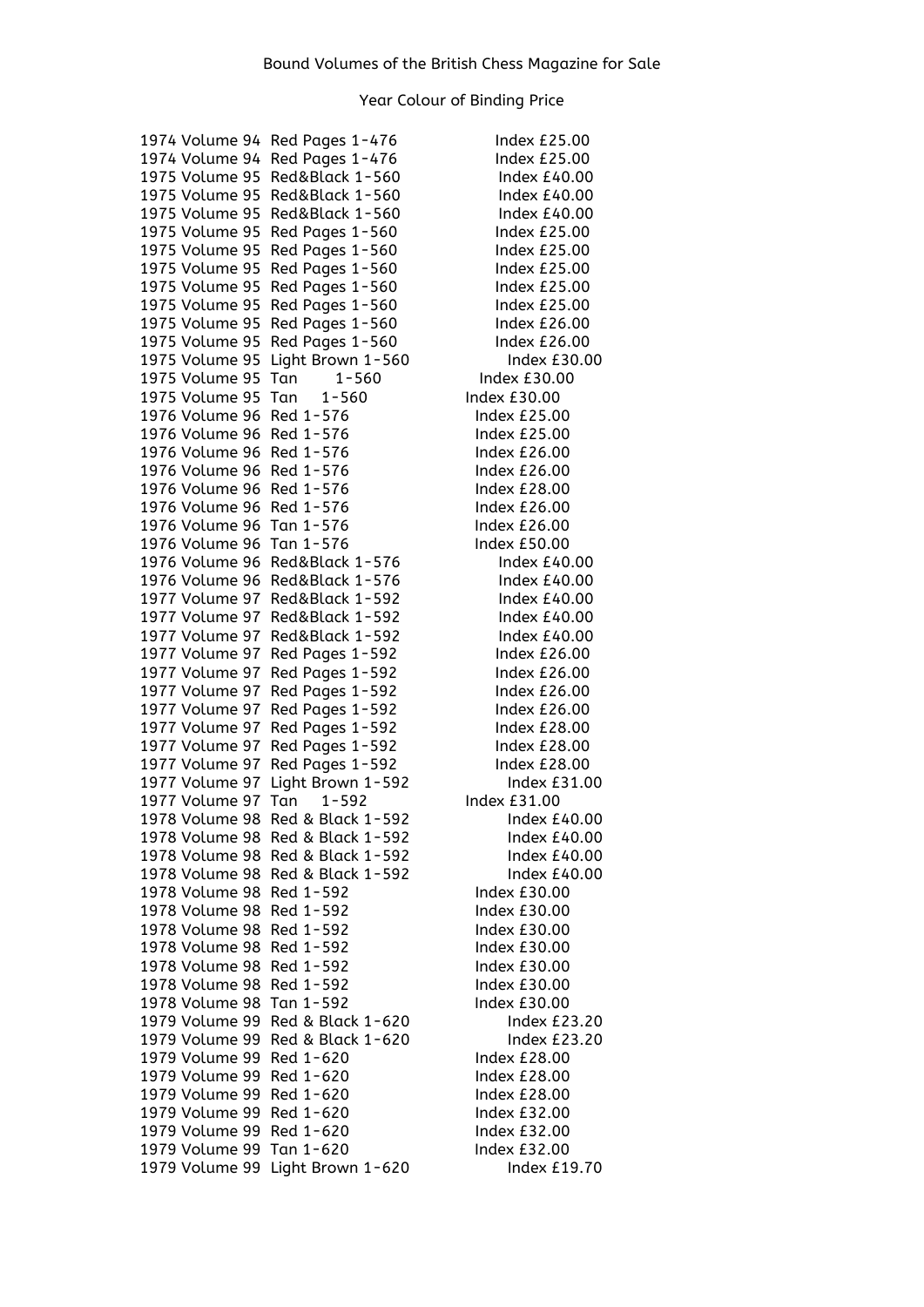1980 Volume 100 Red & Black 1-654 Index £24.40 1980 Volume 100 Red 1-654 Index £24.95 1980 Volume 100 Red 1-654 Index £24.95 1980 Volume 100 Red 1-654 Index £24.95 1980 Volume 100 Brown Pages 1-654 Index £20.90 1981 Volume 101 Red & Black 1-558 Index £25.60 1981 Volume 101 Red 1-558 Index £25.95 1981 Volume 101 Red 1-558 Index £25.95 1981 Volume 101 Red 1-558 Index £25.95 1981 Volume 101 Red 1-558 Index £25.95 1981 Volume 101 Red 1-558 Index £25.95 1981 Volume 101 Red 1-558 Index £25.95 1982 Volume 102 Red & Black 1-564 Index £27.40 1982 Volume 102 Red 1-564 Index £27.95 1982 Volume 102 Red 1-564 Index £27.95 1982 Volume 102 Red 1-564 Index £27.95 1982 Volume 102 Red 1-564 Index £27.95 1982 Volume 102 Red 1-564 Index £27.95 1982 Volume 102 Red 1-564 Index £27.95 1982 Volume 102 Red 1-564 Index £27.95 1982 Volume 102 Brown 1-564 Index £50.00 1983 Volume 103 Red & Black 1-568 Index £30.00 1983 Volume 103 Light Brown 1-568 Index £25.10 1983 Volume 103 Red Pages 1-568 Index £30.00 1983 Volume 103 Red Pages 1-568 Index £30.00 1983 Volume 103 Red Pages 1-568 Index £20.00 1983 Volume 103 Red Pages 1-568 Index £27.95 1983 Volume 103 Red Pages 1-568 Index £27.95 1983 Volume 103 Red Pages 1-568 Index £30.00 1983 Volume 103 Red Pages 1-568 Index £30.00 1983 Volume 103 Red Pages 1-568 Index £30.00 1983 Volume 103 Red Pages 1-568 Index £30.00 1984 Volume 104 Light Brown 1-568 Index £50.00 1984 Volume 104 Light Brown 1-568 Index £25.70<br>1984 Volume 104 Red & Black 1-568 Index £31.00 1984 Volume 104 Red & Black 1-568 1984 Volume 104 Red 1-568 Index £28.95 1984 Volume 104 Red 1-568 Index £28.95 1984 Volume 104 Red 1-568 Index £28.95 1984 Volume 104 Red 1-568 Index £28.95 1984 Volume 104 Red 1-568 Index £28.95 1984 Volume 104 Red 1-568 Index £28.95 1984 Volume 104 Red 1-568 Index £28.95 1984 Volume 104 Red 1-568 Index £28.95 1985 Volume 104 Red 1-568 Index £29.95 1985 Volume 104 Red 1-568 Index £29.95 1985 Volume 104 Red 1-568 Index £29.95 1985 Volume 104 Red 1-568 Index £29.95 1985 Volume 104 Red 1-568 Index £29.95 1985 Volume 104 Red 1-568 Index £29.95 1985 Volume 104 Red 1-568 Index £29.95 1985 Volume 104 Red 1-568 Index £29.95 1985 Volume 105 Light Brown 1-565 Index £26.90 1986 Volume 106 Red 1-568 Index £30.95 1986 Volume 106 Red 1-568 Index £30.95 1986 Volume 106 Red 1-568 Index £30.95 1986 Volume 106 Red 1-568 Index £30.95 1986 Volume 106 Red 1-568 Index £30.95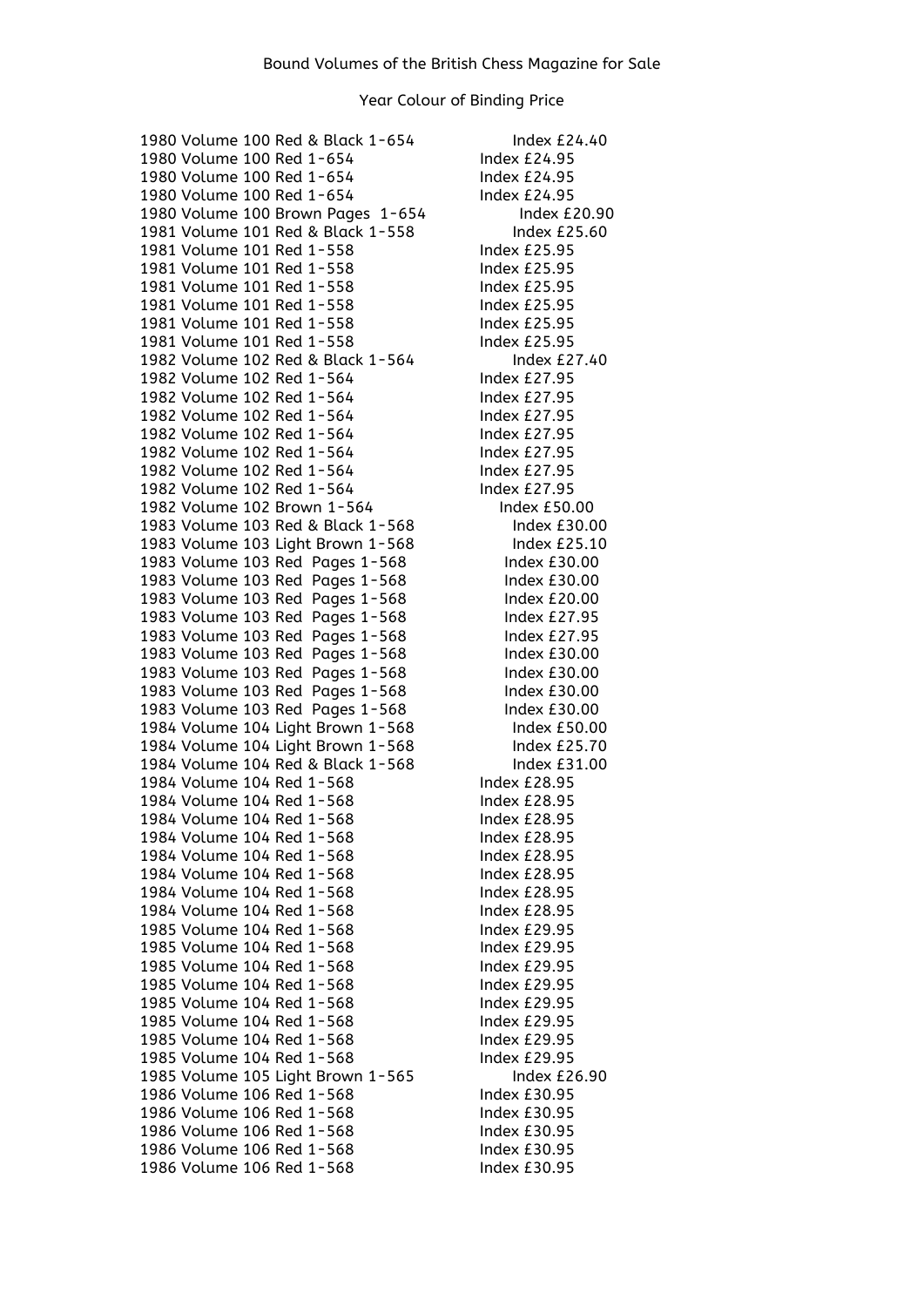1986 Volume 106 Red 1-568 Index £30.95 1986 Volume 106 Red 1-568 Index £30.95 1986 Volume 106 Red 1-568 Index £30.95 1986 Volume 106 Brown 1-568 Index £50.00 1987 Volume 107 Red & Black 1-568 Index £34.00 1987 Volume 107 Red 1-568 Index £31.95 1987 Volume 107 Red 1-568 Index £31.95 1987 Volume 107 Red 1-568 Index £31.95 1987 Volume 107 Red 1-568 Index £31.95 1987 Volume 107 Red 1-568 Index £31.95 1987 Volume 107 Red 1-568 Index £31.95 1987 Volume 107 Red 1-568 Index £31.95 1987 Volume 107 Light Brown 1-568 Index £29.30 1988 Volume 108 Red 1-564 Index £32.95 1988 Volume 108 Red 1-564 Index £32.95 1988 Volume 108 Red 1-564 Index £32.95 1988 Volume 108 Red 1-564 Index £32.95 1988 Volume 108 Red 1-564 Index £32.95 1988 Volume 108 Red 1-564 Index £32.95 1988 Volume 108 Red & Black 1-564 Index £35.00 1988 Volume 108 Red & Black 1-564 Index £35.00 1989 Volume 109 Red 1-568 Index £33.95 1989 Volume 109 Red 1-568 Index £33.95 1989 Volume 109 Red 1-568 Index £33.95 1989 Volume 109 Red 1-568 Index £33.95 1989 Volume 109 Red 1-568 Index £33.95 1989 Volume 109 Red 1-568 Index £33.95 1989 Volume 109 Red 1-568 Index £33.95 1989 Volume 109 Red 1-568 Index £33.95 1989 Volume 109 Red & Black 1-568 Index £35.20 1989 Volume 109 Red & Black 1-568 Index £35.20 1990 Volume 110 Red & Black 1-568 Index £36.00 1990 Volume 110 Red & Black 1-568 Index £36.00 1990 Volume 110 Red 1-568 Index £32.50 1990 Volume 110 Red 1-568 Index £32.50 1990 Volume 110 Red 1-568 Index £32.50 1990 Volume 110 Red 1-568 Index £32.50 1990 Volume 110 Red 1-568 Index £32.50 1990 Volume 110 Red 1-568 Index £32.50 1990 Volume 110 Red 1-568 Index £32.50 1990 Volume 110 Red 1-568 Index £32.50 1991 Volume 111 Red 1-591 Index £35.00 1991 Volume 111 Red 1-591 Index £35.00 1991 Volume 111 Red 1-591 Index £35.00 1991 Volume 111 Red 1-591 Index £35.00 1991 Volume 111 Red 1-591 Index £35.00 1991 Volume 111 Red 1-591 Index £35.00 1992 Volume 112 Light Brown 1-643 Index £36.00 1992 Volume 112 Light Brown 1-643 Index £36.00 1992 Volume 112 Red 1-643 Index £37.00 1992 Volume 112 Red 1-643 Index £37.00 1992 Volume 112 Red 1-643 Index £37.00 1992 Volume 112 Red 1-643 Index £37.00 1992 Volume 112 Red 1-643 Index £37.00 1992 Volume 112 Red 1-643 Index £37.00 1992 Volume 112 Red & Black 1-643 Index £38.00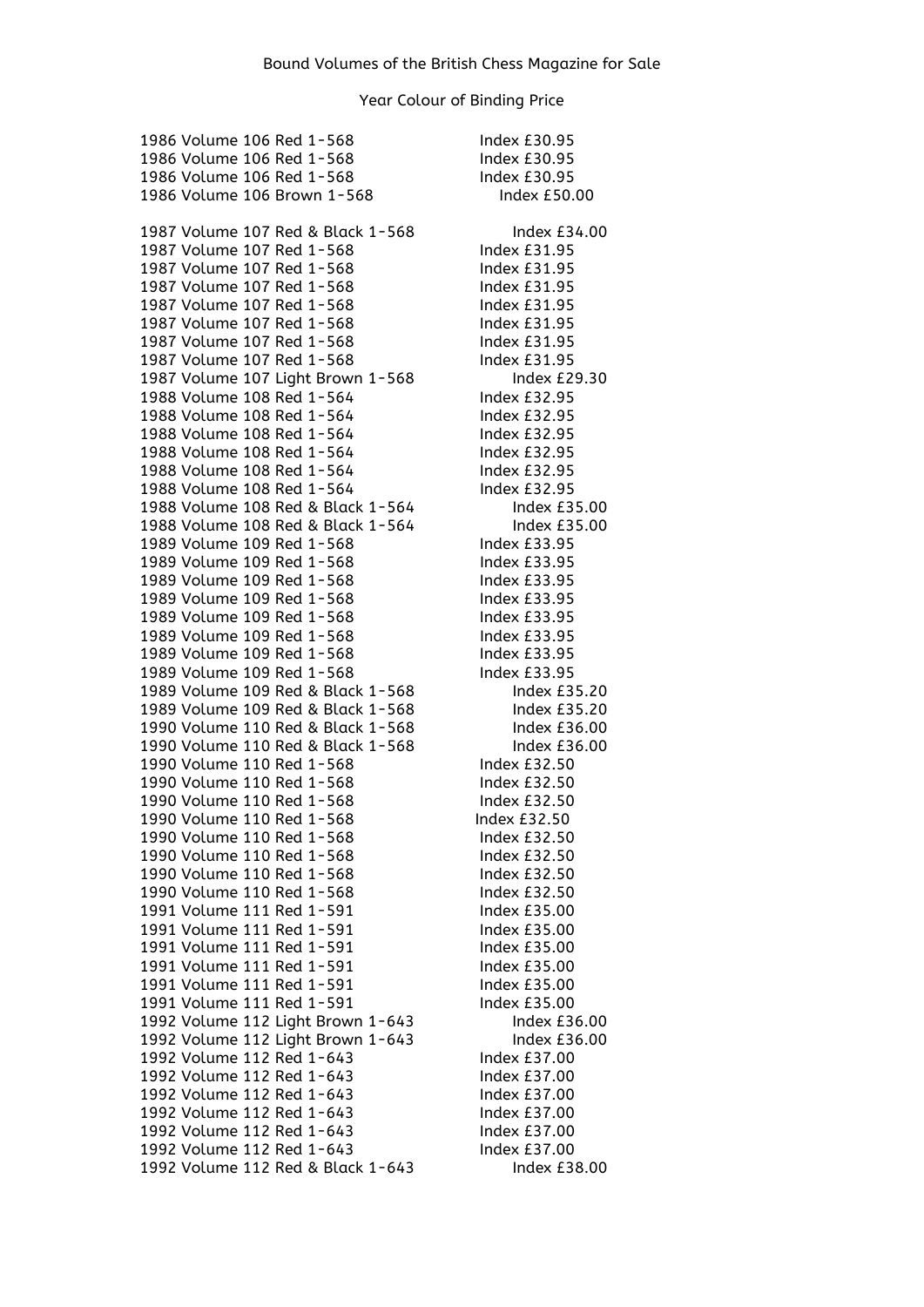| 1993 Volume 113 Red & Black 1-686  | Index £39.00        |
|------------------------------------|---------------------|
| 1993 Volume 113 Red & Black 1-686  | Index £39.00        |
| 1993 Volume 113 Red & Black 1-686  | Index £39.00        |
| 1993 Volume 113 Red 1-686          | Index £38.00        |
| 1993 Volume 113 Red 1-686          | Index £38.00        |
| 1993 Volume 113 Red 1-686          | Index £38.00        |
| 1993 Volume 113 Red 1-686          | Index £38.00        |
| 1993 Volume 113 Red 1-686          | Index $£38.00$      |
| 1993 Volume 113 Red 1-686          | Index £38.00        |
| 1993 Volume 113 Red 1-686          | Index $£38.00$      |
| 1993 Volume 113 Red 1-686          | Index £38.00        |
| 1994 Volume 114 Red 1-670          | Index $£40.00$      |
| 1994 Volume 114 Red 1-670          | Index £40.00        |
|                                    |                     |
| 1994 Volume 114 Red 1-670          | Index £40.00        |
| 1994 Volume 114 Red 1-670          | Index £40.00        |
| 1994 Volume 114 Red 1-670          | Index £40.00        |
| 1994 Volume 114 Red 1-670          | Index £40.00        |
| 1994 Volume 114 Red 1-670          | Index £50.00        |
| 1995 Volume 115 Red 1-662          | Index £35.00        |
| 1995 Volume 115 Red 1-662          | Index £42.00        |
| 1995 Volume 115 Red 1-662          | Index $£42.00$      |
| 1995 Volume 115 Red 1-662          | Index £42.00        |
| 1995 Volume 115 Red 1-662          | Index £42.00        |
| 1995 Volume 115 Red 1-662          | <b>Index £50.00</b> |
| 1996 Volume 116 Red 1-678          | Index £44.00        |
| 1996 Volume 116 Red 1-678          | Index £44.00        |
| 1996 Volume 116 Red 1-678          | Index £44.00        |
| 1996 Volume 116 Red 1-678          | Index £44.00        |
| 1996 Volume 116 Red 1-678          | Index £50.00        |
| 1996 Volume 116 Red 1-678          | Index £50.00        |
| 1996 Volume 116 Brown 1-678        | <b>Index £50.00</b> |
| 1997 Volume 117 Red 1-670          | Index £46.00        |
| 1997 Volume 117 Red 1-670          | Index £46.00        |
| 1997 Volume 117 Red 1-670          | Index £46.00        |
| 1997 Volume 117 Red 1-670          | Index £50.00        |
| 1997 Volume 117 Red 1-670          | <b>Index £50.00</b> |
| 1997 Volume 117 Brown 1-670        | Index £50.00        |
| 1997 Volume 117 Brown 1-670        | Index £50.00        |
| 1998 Volume 118 Red 1-667          | Index £48.00        |
| 1998 Volume 118 Red 1-667          | Index £48.00        |
| 1998 Volume 118 Red 1-667          | Index £48.00        |
| 1998 Volume 118 Red 1-667          | Index £50.00        |
| 1998 Volume 118 Red 1-667          | Index £50.00        |
| 1998 Volume 118 Brown 1-667        | Index £50.00        |
|                                    |                     |
| 1998 Volume 118 Brown 1-667        | Index £50.00        |
| 1999 Volume 119 Red 1-671          | Index £50.00        |
| 1999 Volume 119 Red 1-671          | Index £50.00        |
| 1999 Volume 119 Brown 1-671        | Index £50.00        |
| 2000 Volume 120 Red 1-671          | Index £55.40        |
| 2000 Volume 120 Red 1-671          | Index £55.40        |
| 2001 Volume 121 Red 1-671          | Index £56.00        |
| 2001 Volume 121 Red<br>$1 - 671$   | Index £58.00        |
| 2001 Volume 121 Red<br>$1 - 671$   | Index £58.00        |
| 2002 volume 122 Red<br>$1 - 670$   | Index £58.00        |
| 2002 volume 122 Red<br>$1 - 670$   | Index £58.00        |
| 2002 volume 122 Brown<br>$1 - 670$ | Index £58.00        |
| 2003 Volume 123 Red<br>$1 - 670$   | Index £59.00        |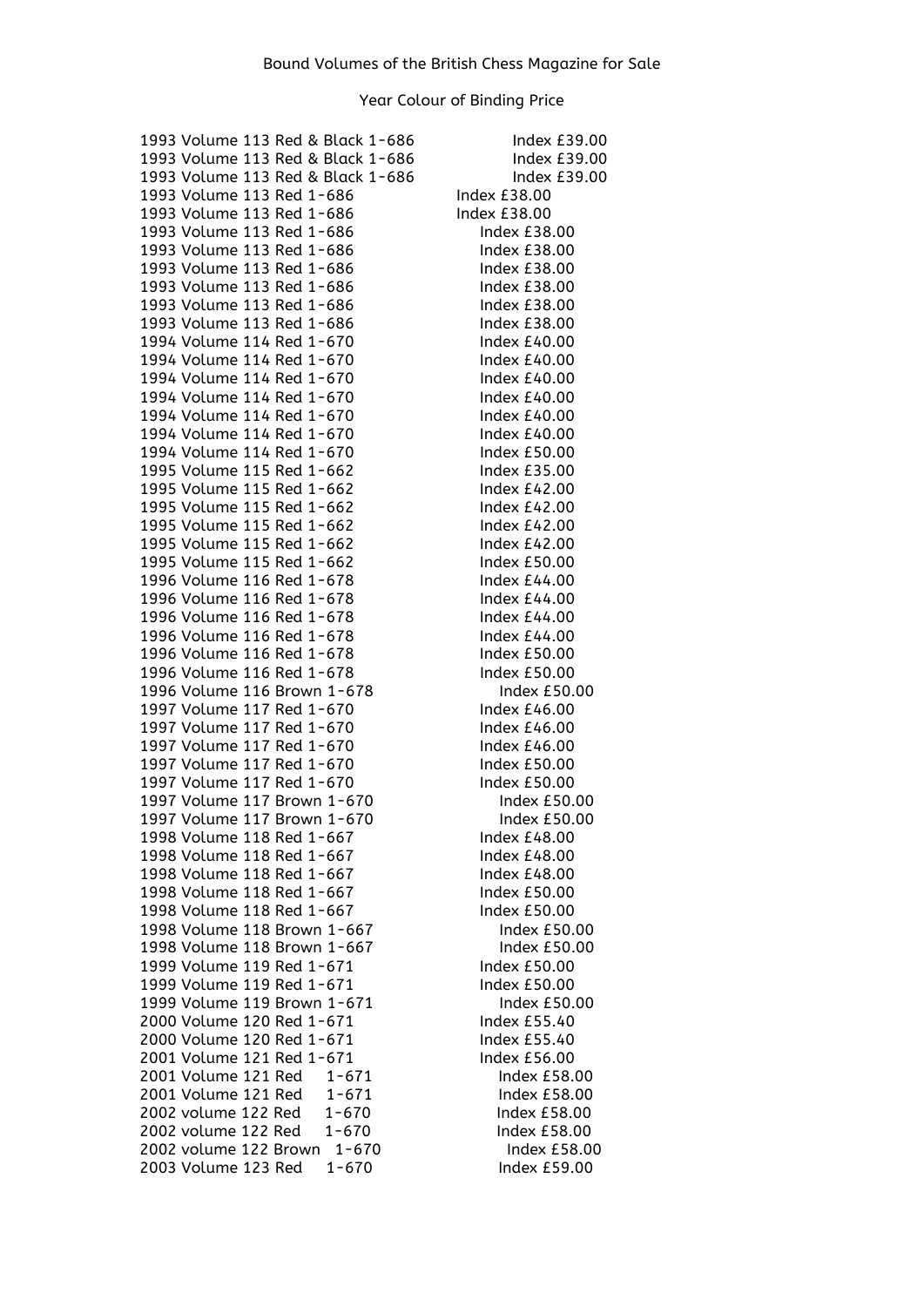| 2003 Volume 123 Brown     | $1 - 670$ | Index £59.00        |
|---------------------------|-----------|---------------------|
| 2004 Volune 124 Red       | $1 - 671$ | Index £60.00        |
| 2004 Volune 124 Brown     | $1 - 671$ | Index £60.00        |
| 2005 Volume 125 Red       | $1 - 671$ | Index £61.00        |
| 2005 Volume 125 Red       | $1 - 671$ | Index £61.00        |
| 2006 Volume 125 Red       | $1 - 668$ | Index £62.00        |
| 2006 Volume 125 Red       | $1 - 668$ | <b>Index £62.00</b> |
|                           |           |                     |
| 2007 Volume 125 Red       | $1 - 671$ | Index $£63.00$      |
|                           |           |                     |
| <b>BCM Index for Sale</b> |           |                     |
| 1917 Volume 37 £10        |           |                     |
| 1921 Volume 41 £10        |           |                     |
| 1930 Volume 50 £10        |           |                     |
| 1930 Volume 50 £10        |           |                     |
| 1932 Volume 52 £10        |           |                     |
| 1932 Volume 52 £10        |           |                     |
| 1934 Volume 54 £10        |           |                     |
| 1935 Volume 55 £10        |           |                     |
| 1936 Volume 56 £10        |           |                     |
| 1936 Volume 56 £10        |           |                     |
| 1936 Volume 56 £10        |           |                     |
| 1936 Volume 56 £10        |           |                     |
| 1937 Volume 57 £10        |           |                     |
| 1939 Volume 59 £10        |           |                     |
| 1939 Volume 59 £10        |           |                     |
| 1942 Volume 62 £10        |           |                     |
| 1942 Volume 62 £10        |           |                     |
| 1945 Volume 65 £10        |           |                     |
| 1945 Volume 65 £10        |           |                     |
| 1946 Volume 66 £10        |           |                     |
| 1946 Volume 66 £10        |           |                     |
| 1947 Volume 67 £10        |           |                     |
| 1948 Volume 68 £10        |           |                     |
| 1948 Volume 68 £10        |           |                     |
| 1948 Volume 68 £10        |           |                     |
| 1948 Volume 68 £10        |           |                     |
| 1949 Volume 69 £10        |           |                     |
| 1949 Volume 69 £10        |           |                     |
| 1949 Volume 69 £10        |           |                     |
| 1950 Volume 70 £10        |           |                     |
| 1950 Volume 70 £10        |           |                     |
| 1950 Volume 70 £10        |           |                     |
| 1950 Volume 70 £10        |           |                     |
|                           |           |                     |
| 1950 Volume 70 £10        |           |                     |
| 1950 Volume 70 £10        |           |                     |
| 1955 Volume 75 £5         |           |                     |
| 1956 Volume 76 £5         |           |                     |
| 1957 Volume 77 £5         |           |                     |
| 1958 Volume 78 £5         |           |                     |
| 1958 Volume 78 £5         |           |                     |
| 1958 Volume 78 £5         |           |                     |
| 1958 Volume 78 £5         |           |                     |
| 1959 Volume 79 £5         |           |                     |
| 1959 Volume 79 £5         |           |                     |
| 1959 Volume 79 £5         |           |                     |
| 1960 Volume 80 £5         |           |                     |
| 1962 Volume 82 £5         |           |                     |

| -670 | Index $f59.00$ |
|------|----------------|
| 71   | Index £60.00   |
| 671  | Index £60.00   |
| 571  | Index $£61.00$ |
| 571  | Index $£61.00$ |
| 568  | Index $£62.00$ |
| 568  | Index $£62.00$ |
| 571  | Index $£63.00$ |
|      |                |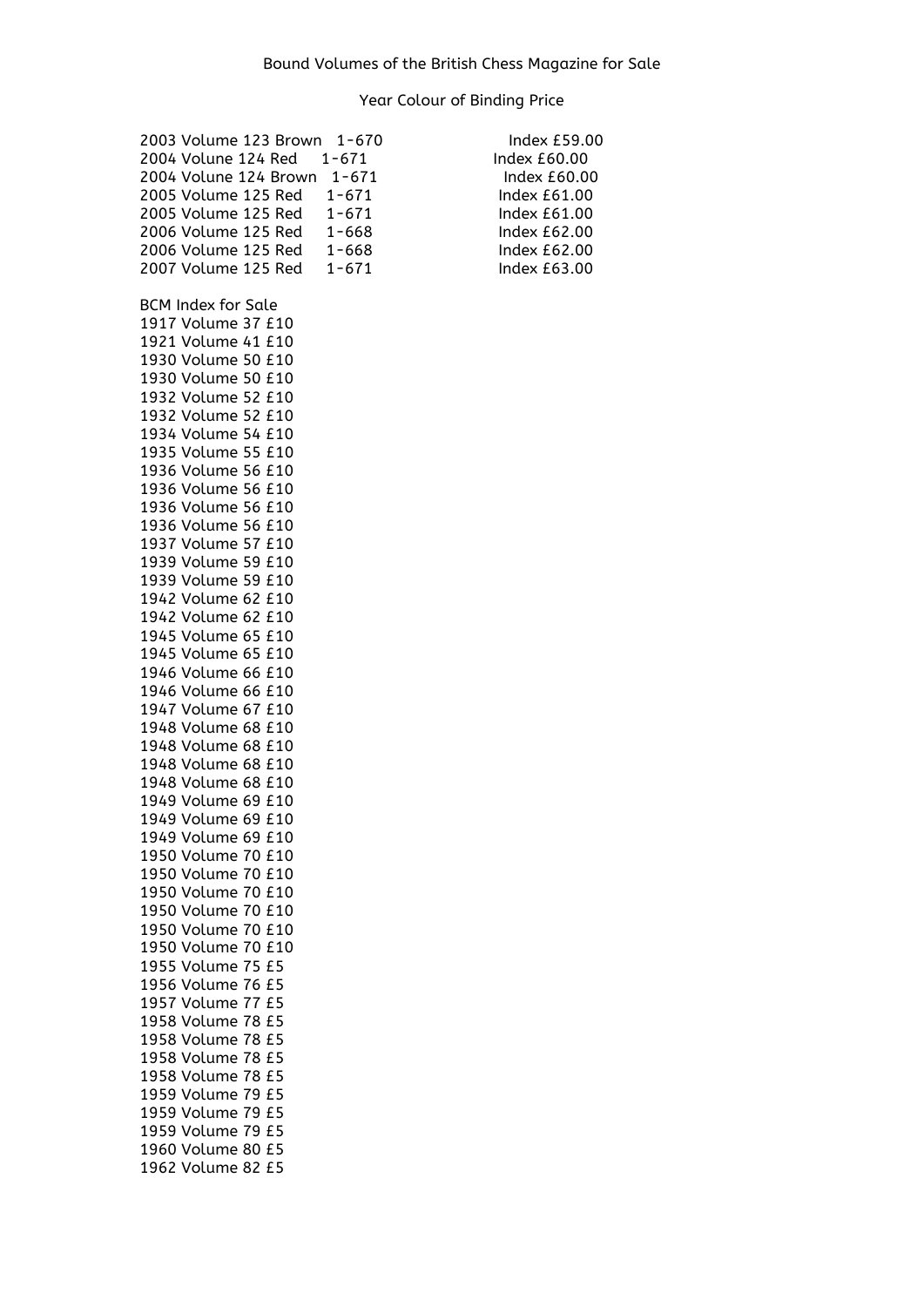|      | 1962 Volume 82 £5       |
|------|-------------------------|
|      | 1963 Volume 83 £5       |
|      | 1964 Volume 84 £5       |
|      | 1965 Volume 85<br>£5    |
|      | 1966 Volume 86<br>£5    |
|      | 1966 Volume 86<br>£5    |
|      | 1967 Volume 87<br>£5    |
|      | 1970 Volume 90<br>£5    |
|      | 1972 Volume 92<br>£5    |
|      | 1972 Volume 92<br>£5    |
|      | 1973 Volume 93<br>£5    |
|      | £5                      |
|      | 1973 Volume 93          |
|      | 1973 Volume 93<br>£5    |
|      | 1973 Volume 93<br>£5    |
|      | 1975 Volume 95<br>£5    |
|      | 1976 Volume 96<br>£5    |
|      | 1976 Volume 96<br>£5    |
|      | 1976 Volume 96<br>£5    |
|      | 1976 Volume 96<br>£5    |
|      | 1976 Volume 96<br>£5    |
|      | 1976 Volume 96<br>£5    |
|      | 1977 Volume 97<br>£5    |
|      | 1977 Volume 97<br>£5    |
| 1977 | Volume 97<br>£5         |
|      | 1977 Volume 97<br>£5    |
|      | 1978 Volume 98<br>£5    |
|      | 1978 Volume<br>£5<br>98 |
|      | £5<br>1979 Volume<br>99 |
|      | 1979 Volume<br>£5<br>99 |
|      | 1979 Volume<br>£5<br>99 |
|      | 1980 Volume 100 £5      |
|      | 1980 Volume 100<br>£5   |
|      | 1980 Volume 100<br>£5   |
|      | 1980 Volume 100 £5      |
|      | 1980 Volume 100<br>£5   |
|      | 1980 Volume 100 £5      |
|      | £5                      |
|      | 1981 Volume 101         |
|      | 1981 Volume 101<br>£5   |
| 1981 | Volume<br>101<br>£5     |
| 1981 | 101<br>£5<br>Volume     |
| 1983 | Volume<br>103<br>£5     |
| 1984 | Volume<br>104<br>£5     |
| 1987 | Volume<br>107<br>£5     |
| 1987 | Volume<br>107<br>£5     |
| 1990 | Volume<br>110<br>£5     |
| 1992 | Volume<br>112<br>£5     |
| 1992 | Volume<br>112<br>£5     |
| 1992 | £5<br>Volume<br>112     |
| 1992 | Volume<br>112<br>£5     |
| 1992 | 112<br>£5<br>Volume     |
| 1992 | 112<br>£5<br>Volume     |
| 1992 | 112<br>£5<br>Volume     |
| 1992 | 112<br>£5<br>Volume     |
| 1993 | Volume<br>113<br>£5     |
| 1993 | Volume<br>113<br>£5     |
| 1994 | Volume<br>114<br>£5     |
| 1994 | 114<br>£5<br>Volume     |
|      |                         |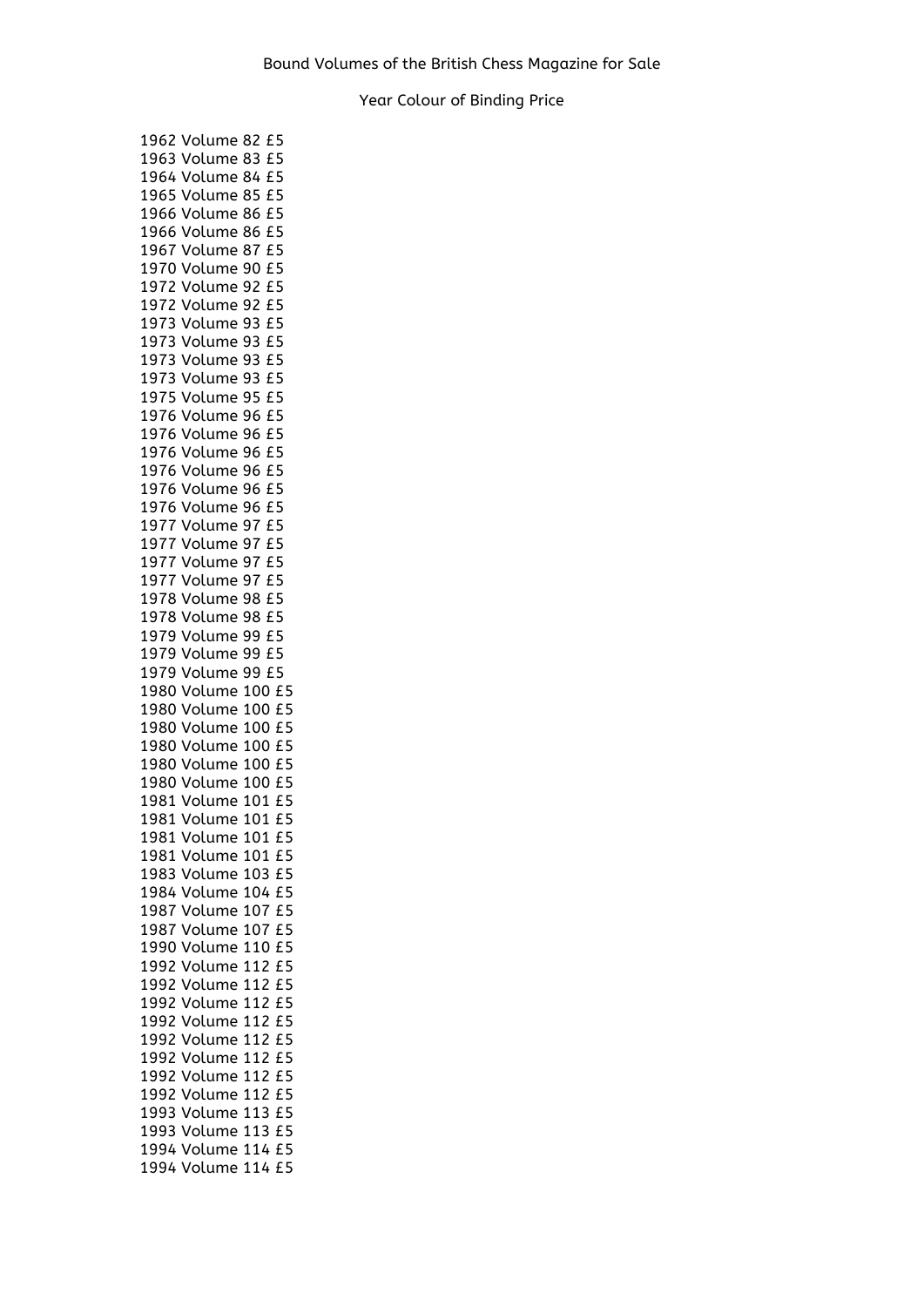| 1994 Volume 114 £5    |
|-----------------------|
| 1995 Volume 115 £5    |
| 1995 Volume 115 £5    |
| 1995 Volume 115 £5    |
| 1996 Volume 116<br>£5 |
| 1997 Volume 117<br>£5 |
| 1997 Volume 117<br>£5 |
| 1997 Volume 117<br>£5 |
| 1998 Volume 118<br>£5 |
| 1998 Volume 118<br>£5 |
| 1998 Volume 118<br>£5 |
| 1998 Volume 118 £5    |
| 1999 Volume 119 £5    |
| 1999 Volume 119 £5    |
| 1999 Volume 119 £5    |
| 1999 Volume 119<br>£5 |
| 1999 Volume 119 £5    |
| 1999 Volume 119 £5    |
| 2000 Volume 120 £5    |
| 2000 Volume 120 £5    |
| 2000 Volume 120 £5    |
| 2000 Volume 120<br>£5 |
| 2000 Volume 120<br>£5 |
| 2000 Volume 120<br>£5 |
| 2000 Volume 120<br>£5 |
| 2002 Volume 122<br>£5 |
| 2002 Volume 122<br>£5 |
| 2002 Volume 122 £5    |
| 2002 Volume 122 £5    |
| 2003 Volume 123 £5    |
| 2003 Volume 123 £5    |
| 2004 Volume 124<br>£5 |

Incomplete BCM 's for Sale 1895 Volume 15 Loose No 9,10,12 £15.00 1896 Volume 16 Loose No 5, £ 5.00 1912 Volume 32 Loose No 1,Jan Pages A2 17-32 A3 33-48 £ 5.00 1913 Volume 33 Loose No 1,Jan pages A1 1-16 A2 17-32 £ 5.00 1913 Volume 33 Loose No 2,Feb Pages B1 1-60 B2 61-76 B3 77-84 £ 6.00 1917 Volume 37 Loose No 5,7,8,9,10,11,12 £21.00 1921 Volume 41 Loose No 1,2,3,4,5,6,8,9,10,11,12 £34.00 1921 Volume 41 Loose No 1,4 £ 6.00 1922 Volume 42 Loose No 1,2 £ 6.00 1923 Volume 43 Loose No 5 £ 3.00 1928 Volume 48 Loose No 1,2,3,4,5,6,7,8,9,10,11,12 £40.00 1929 Volume 49 Loose No 4 £ 3.00 1930 Volume 50 Loose No 12 £ 3.00 1931 Volume 51 Loose No 1,2,3,4, £12.00 1931 Volume 51 Loose No 1,2, £ 6.00 1932 Volume 52 Loose No 5,6,8,9,12 £16.00 1932 Volume 52 Loose No 12 £ 5.00